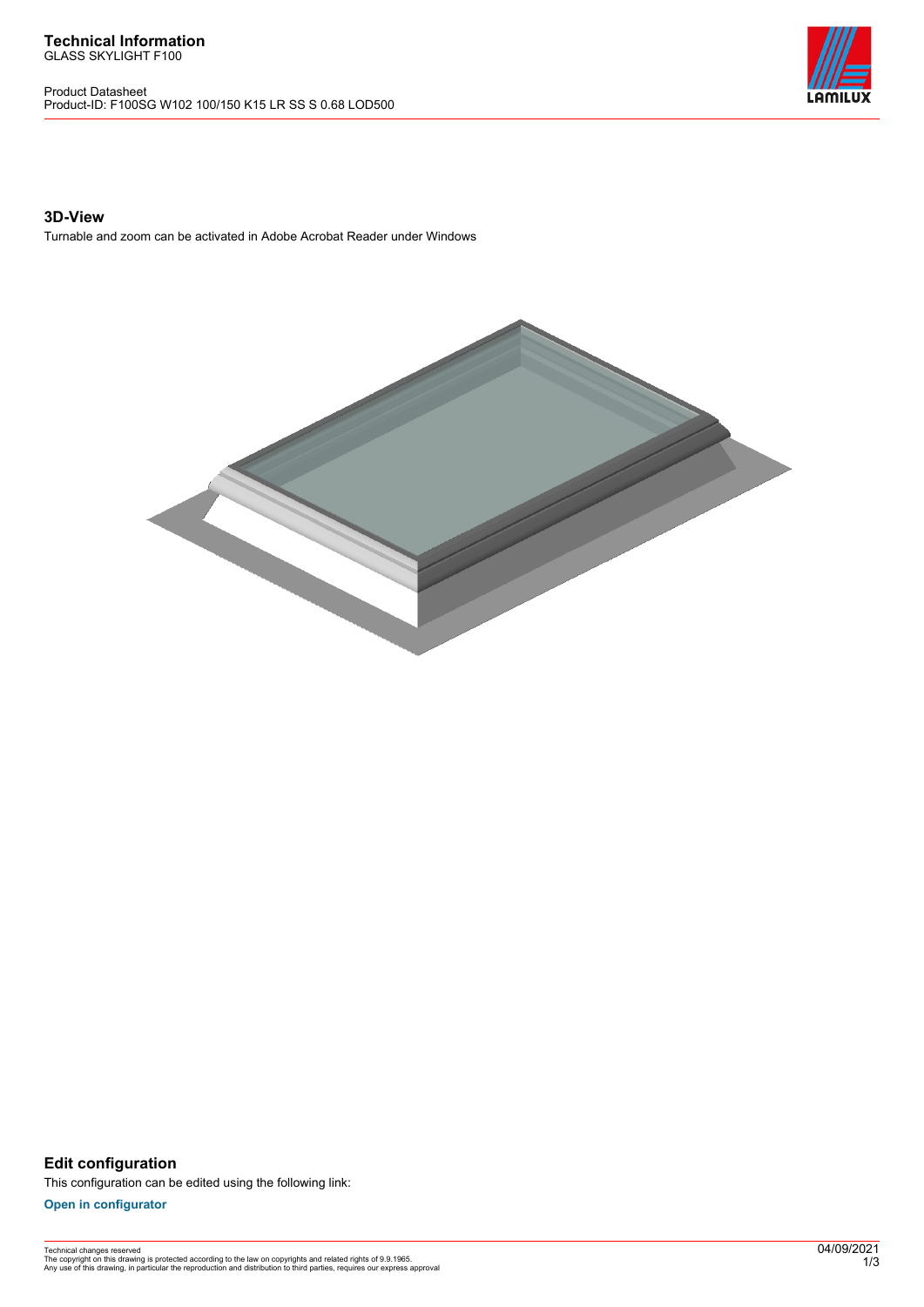Product Datasheet Product-ID: F100SG W102 100/150 K15 LR SS S 0.68 LOD500



## **Product Features**

| <b>Attribute</b>                                                                                            | <b>Value</b>                                                    |
|-------------------------------------------------------------------------------------------------------------|-----------------------------------------------------------------|
| <b>GLASS SKYLIGHT F100</b>                                                                                  |                                                                 |
| product ID                                                                                                  | F100SG W102 100/150 K15 LR SS S 0.68 LOD500                     |
| level of detail                                                                                             | <b>LOD 500</b>                                                  |
|                                                                                                             | lower LOD value = simplified selection and reduced              |
|                                                                                                             | geometry                                                        |
| <b>UPPER PART</b>                                                                                           |                                                                 |
| order size, top roof edge size (OKD) [cm]                                                                   | 100 / 150                                                       |
| clear dimension (LM) [cm]                                                                                   | 82/132                                                          |
| exit hatch                                                                                                  | no exit hatch                                                   |
| glazing                                                                                                     |                                                                 |
| heat transition coefficient                                                                                 | 1.1                                                             |
| colouring                                                                                                   | clear                                                           |
| glazing type                                                                                                | heat insulation glass                                           |
| shading                                                                                                     | no                                                              |
| <b>UPSTAND</b>                                                                                              |                                                                 |
| type of upstand                                                                                             | GRP upstand                                                     |
| height [cm]                                                                                                 | 15                                                              |
| features                                                                                                    |                                                                 |
| better heat insulation upstand                                                                              | no                                                              |
| suspension lip for storage of the roof line                                                                 | no                                                              |
| PVC rail                                                                                                    | no                                                              |
| <b>DRIVE</b>                                                                                                |                                                                 |
| type of drive                                                                                               | without                                                         |
| YOUR CONFIGURATION HAS THE FOLLOWING QUALITIES                                                              |                                                                 |
| OKD width                                                                                                   | 100 cm                                                          |
| OKD length                                                                                                  | 150 cm                                                          |
| LM width                                                                                                    | 82 cm                                                           |
| LM length                                                                                                   | 132 cm                                                          |
| height of upstand                                                                                           | 15 cm                                                           |
| thermal transition Ug                                                                                       | ca. 1.1 W/(m <sup>2</sup> K)                                    |
| noise insulation level Rw,p                                                                                 | ca. 38 dB                                                       |
| light transmission T                                                                                        | ca. 80 %                                                        |
| energy transmission                                                                                         | ca. 57 %                                                        |
| snow load                                                                                                   | 0.68 kN/m <sup>2</sup> (assumption and basis of interpretation) |
| product standard                                                                                            | EN 1873-2                                                       |
| fall-through protection                                                                                     | fall-through proof (according to GS BAU 18)                     |
| construction material class upstand                                                                         | E (according to EN 13501-1)                                     |
| construction material class glazing                                                                         | A1 (according to EN 13501-1)                                    |
| hail resistance class                                                                                       | HW5 (according to VKF standard)                                 |
| NOTE! After checking the local conditions, the design of the glazing and the drive may have to be adjusted. |                                                                 |